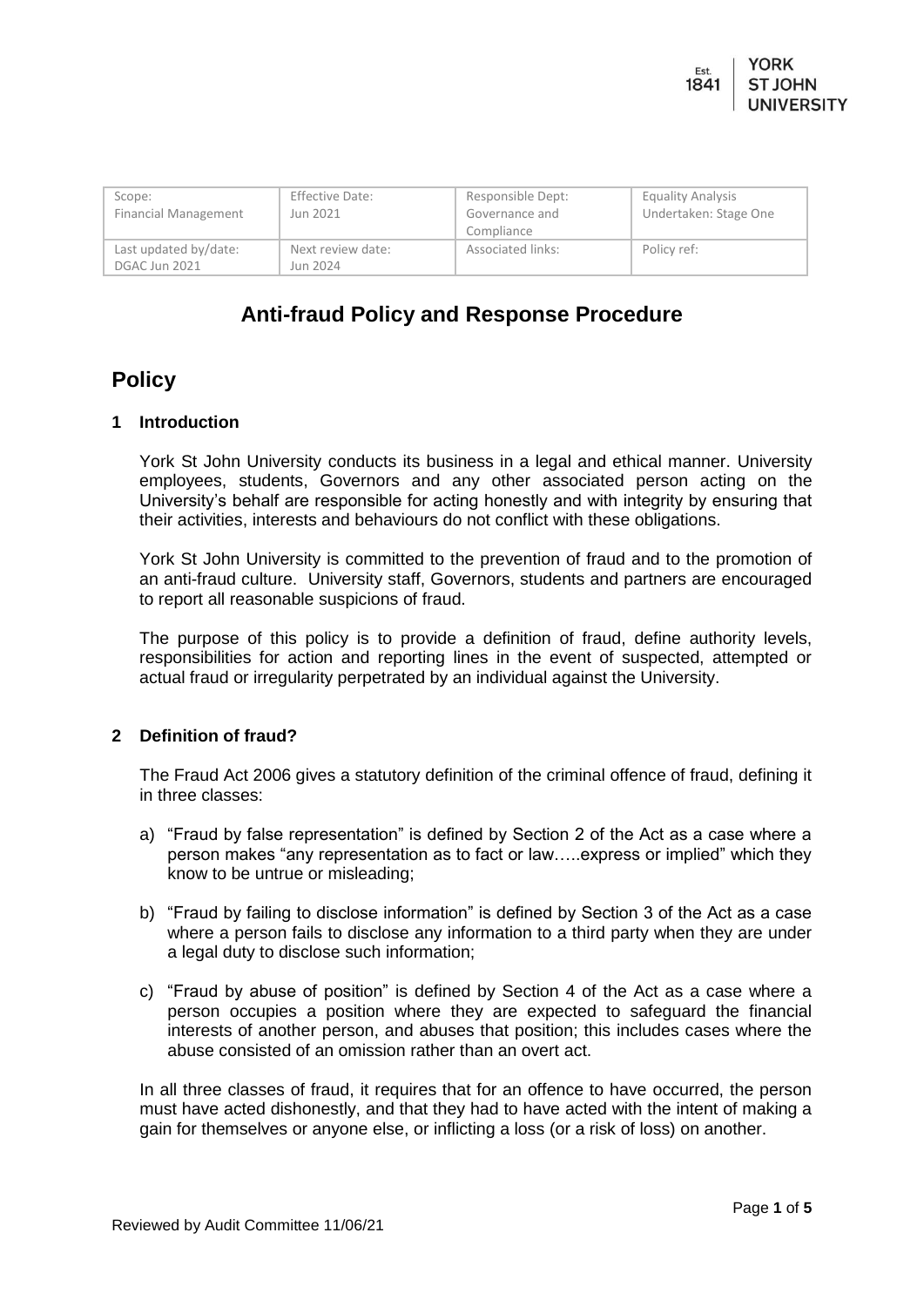Section 11 of the Act makes it a statutory offence to obtain services dishonestly; meaning that services which were to be paid for were obtained with the knowledge or intention that no payment would be made.

Section 12 of the Act provides that where an offence against the Act was committed by a body corporate, but was carried out with the "consent or connivance" of any director, manager, secretary or officer of the body – or any person purporting to be such – then that person, as well as the body itself, is liable.

Further information with examples on types of fraud in the University sector is given in the Appendix A to this document.

## **3 Prevention and detection**

The University's Executive Board and Governors are committed to the highest standards of behaviour set out by the Committee of Standards in Public Life, and a strict policy on conflict and registration of interest is maintained. The consequences of fraud are costly, time-consuming and disruptive and therefore the University's approach is to place emphasis on the prevention of fraud. Preventative actions also play a key role in detection, through implementation of financial regulations, procedures and other policies as they impact on staff's conduct, including:

- Appropriate systems to minimise the opportunity of fraud including the segregation of duties, authorisation requirements etc;
- Control of access to IT systems;
- Application of formal tendering requirements, approval of suppliers, independent checks on bank detail changes etc;
- Upholding policy on relevant areas, including purchasing, gifts, conflicts of interest, adherence to the Bribery Act 2010 etc;
- The application of the Disclosure of Information: Public Interest Disclosure (Whistleblowing) Policy to encourage staff, students and Governors who suspect fraud to report it;
- Upholding policy on references and verification of relevant qualifications for new staff;
- Regular audit of key financial controls by both internal and external auditors

#### **4 Prosecution**

The University's policy is that it will normally report to the police cases of suspected fraud and irregularity. Any exceptions to this policy must be agreed by the Vice Chancellor and reported to the Audit Committee. The University's internal [Disciplinary](https://staffroom.yorksj.ac.uk/Content/File/Index/ebd60f5f-b0b1-49a9-8b7b-a75f5f8e7beb?forceApprovalStatus=False&reviewComplete=False) Policy and [Procedure](https://staffroom.yorksj.ac.uk/Content/File/Index/ebd60f5f-b0b1-49a9-8b7b-a75f5f8e7beb?forceApprovalStatus=False&reviewComplete=False) will also be invoked.

#### **5 Role of audit**

A continuous review of systems by internal audit may deter attempted fraud and should result in continuous systems and procedural improvements. The risk of fraud should be a factor in audit plans. External audit's reviews of financial checks and balances and validation testing provide further deterrence, and advice about systems.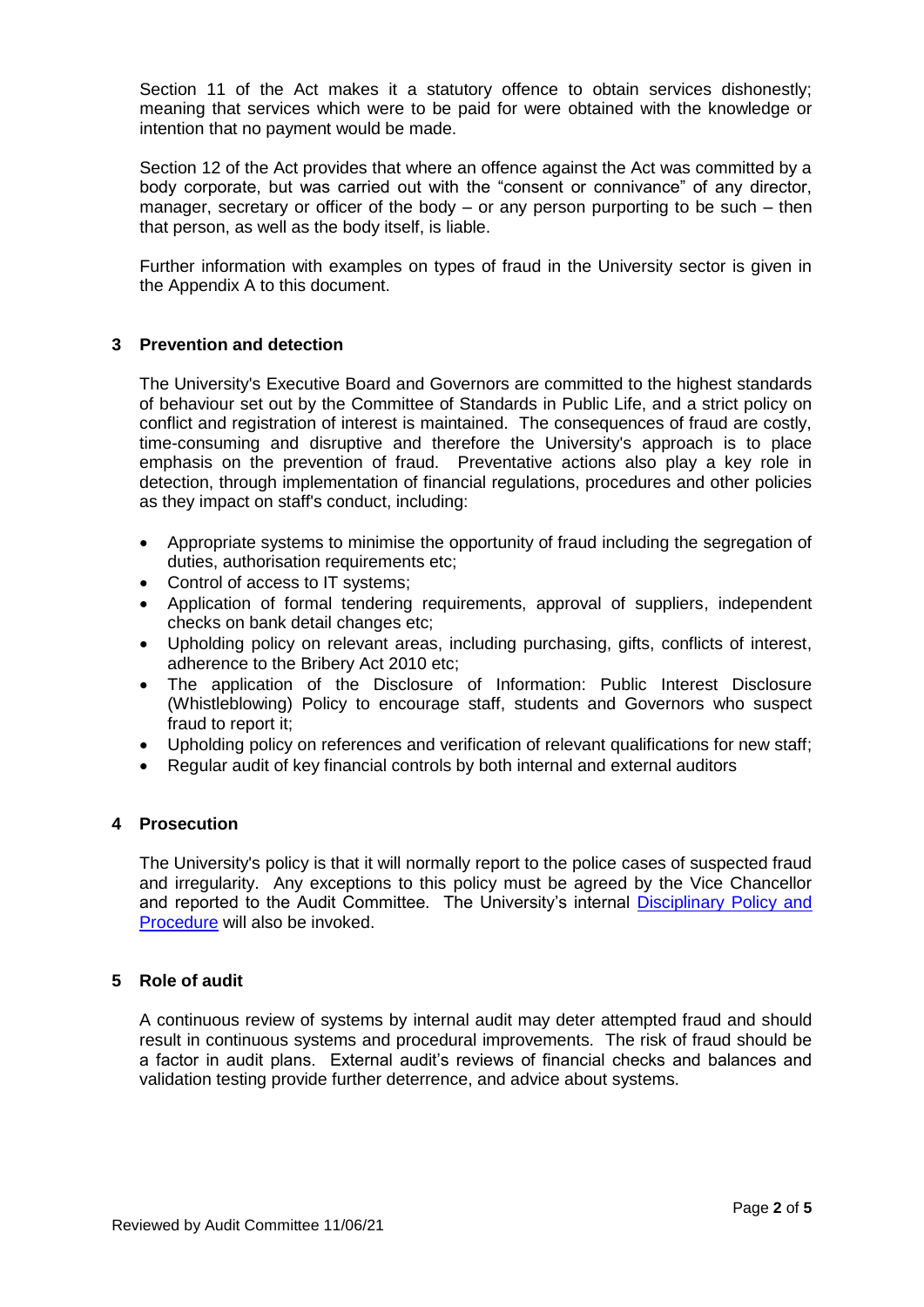## **Fraud Response Plan**

## **1 Reporting**

- All suspected or actual incidents of fraud concerning a student should be reported without delay to the University Secretary and will be dealt with under the Student Conduct and Disciplinary procedures.
- All suspected or actual incidents of fraud concerning individuals other than students should be reported to the Director of Finance. If this is not appropriate because he/she is suspected of involvement then the Vice Chancellor or another member of the Executive Board may be contacted.
- Alternatively suspected fraud may be reported under the University's Whistleblowing Procedure. [https://www.yorksj.ac.uk/ssr/policies-and-regulations-](https://www.yorksj.ac.uk/ssr/policies-and-regulations-/whistleblowing-policy/) [/whistleblowing-policy/](https://www.yorksj.ac.uk/ssr/policies-and-regulations-/whistleblowing-policy/)

The primary contact will initiate action by informing the Director of Finance, who will immediately inform the Vice Chancellor and Chair of Audit Committee and convene a meeting of the Fraud Response Group. Members of the Fraud Response Group should include the following members (or their nominees):

- Director of Finance, (Chair)
- University Secretary
- If a member of staff is involved, include the Director of Human Resources and the individual's line manager
- If a student is involved, it may be relevant to include the Director of Student Life, the student's Academic Tutor and / or a representative from the Students' Union
- If a Governor is involved, include the Chair of Governors

Initial actions from the group should include:

- Where a member of staff is involved then the [Disciplinary](https://staffroom.yorksj.ac.uk/Content/File/Index/ebd60f5f-b0b1-49a9-8b7b-a75f5f8e7beb?forceApprovalStatus=False&reviewComplete=False) Policy and Procedure would be followed. Due to the seriousness of the allegations (Gross Misconduct) then the member of staff would be suspended on full pay<sup>1</sup> until a full investigation has been carried out.
- Where a student is involved they may be suspended from all or part of the University.
- It may be necessary to plan the timing of suspension to prevent the suspects from destroying or removing evidence that may be needed to support disciplinary or criminal action. In these circumstances the suspect(s) should be approached unannounced. They should be supervised at all times before leaving the University's premises. They should be allowed to collect personal property under supervision, but should not be able to remove any property belonging to the University. Any security passes, keys, laptops, tablets phones and associated hardware / software should also be returned.
- The Director of Human Resources will be informed and will advise of the best means of denying access to the University, while suspect(s) remain suspended, (for example changing locks, access codes and informing relevant security personnel).
- The Chief Information Officer will be instructed to immediately withdraw permissions to the University's computer systems.

1

<sup>1</sup> Excluding any additional allowances which are only due to be paid when duties are actually performed.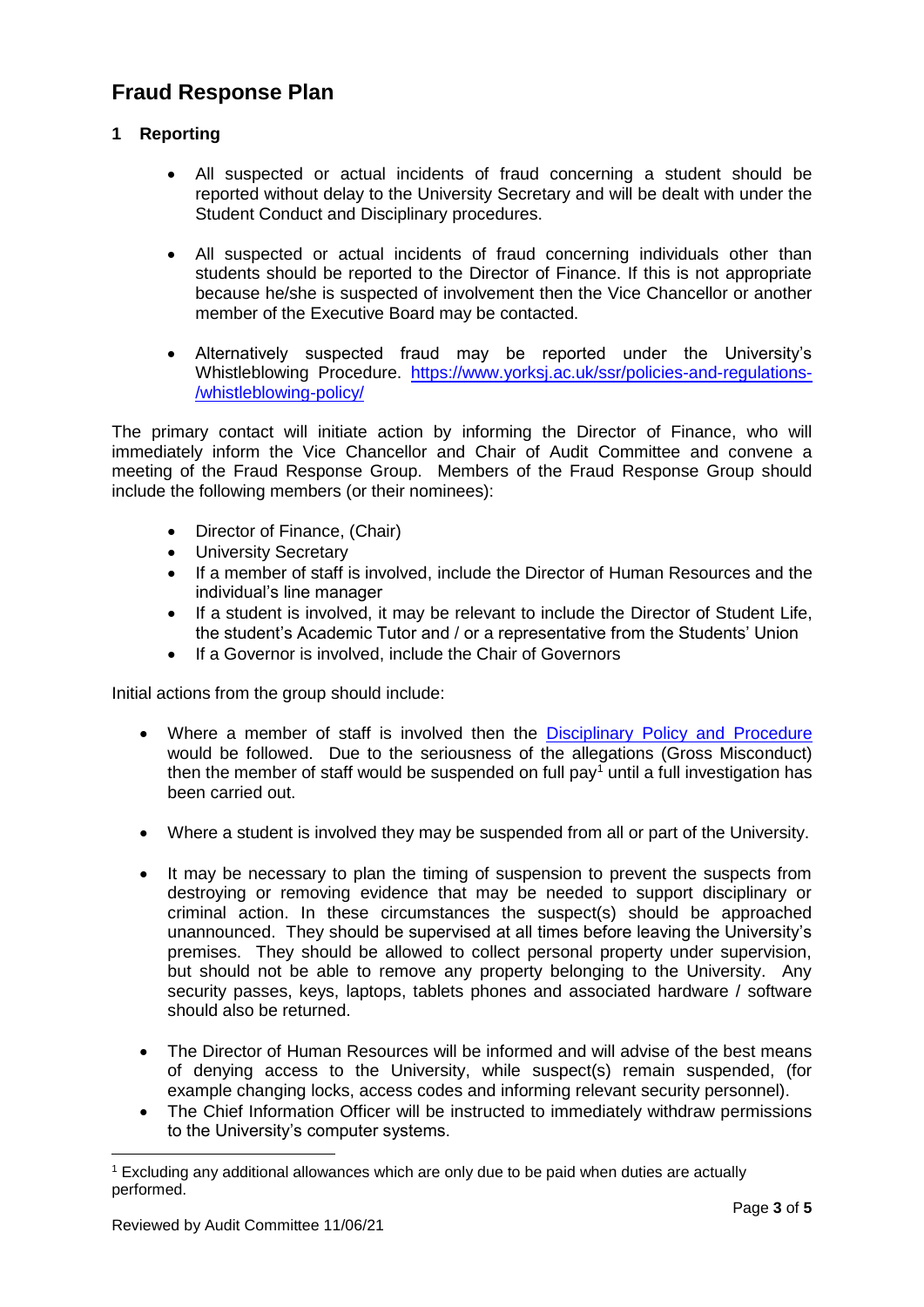- Where a Governor is involved then the Chair of Governors will determine the necessary actions
- The Chair of the Fraud Response Group shall deem whether it is necessary to inform the Police and the Universities insurers.
- Taking any immediate action required to limit the damage caused, e.g. cancelling a card, removing the option to pay on line, suspension of system permissions, and taking any action required under the Payment Card Industry regulations etc;

### **2 Investigation**

Where initial investigation implicates any of the individuals in the Fraud Response Group then the Director of Finance, or the Vice Chancellor will appoint another senior manager to the group.

The Fraud Response Group will, through investigation establish and secure evidence following the rules on the admissibility of documentary and other evidence in criminal proceedings. This may involve the appointment of specialist fraud investigators, internal auditors and/or legal advisers.

The Audit Committee will be kept informed of the progress of any investigations relating to impropriety including:

- A description of the incident, including the value of any loss, the people involved and the means of perpetrating the fraud.
- The measures taken to prevent a recurrence
- Any action needed to strengthen future responses to fraud, with a follow-up report on whether the actions have been taken.

This report will normally be presented to the regular meetings of the Audit Committee.

Following the investigation, the relevant bodies detailed under point 3 below should be informed of the outcome.

## **3 External Reporting Requirements**

In the case of any material suspected or actual fraud or financial irregularity, the University may be required to report this to the Office for Students (OfS).

In the context of material suspected or actual fraud or financial irregularity, 'material' should be understood to mean:

• any fraud relating to the misuse of public funds

• any other financial fraud exceeding £50,000 in value or 1% of a provider's annual income if that income is less than £5,000,000

• any type of non-financial fraud or attempted fraud regarding which the provider determines to notify its own governing body.

The University should contact the OfS at [regulation@officeforstudents.org.uk](mailto:regulation@officeforstudents.org.uk) to seek guidance.

The Director of Finance will also consider whether the matter should be reported to the University's banks.